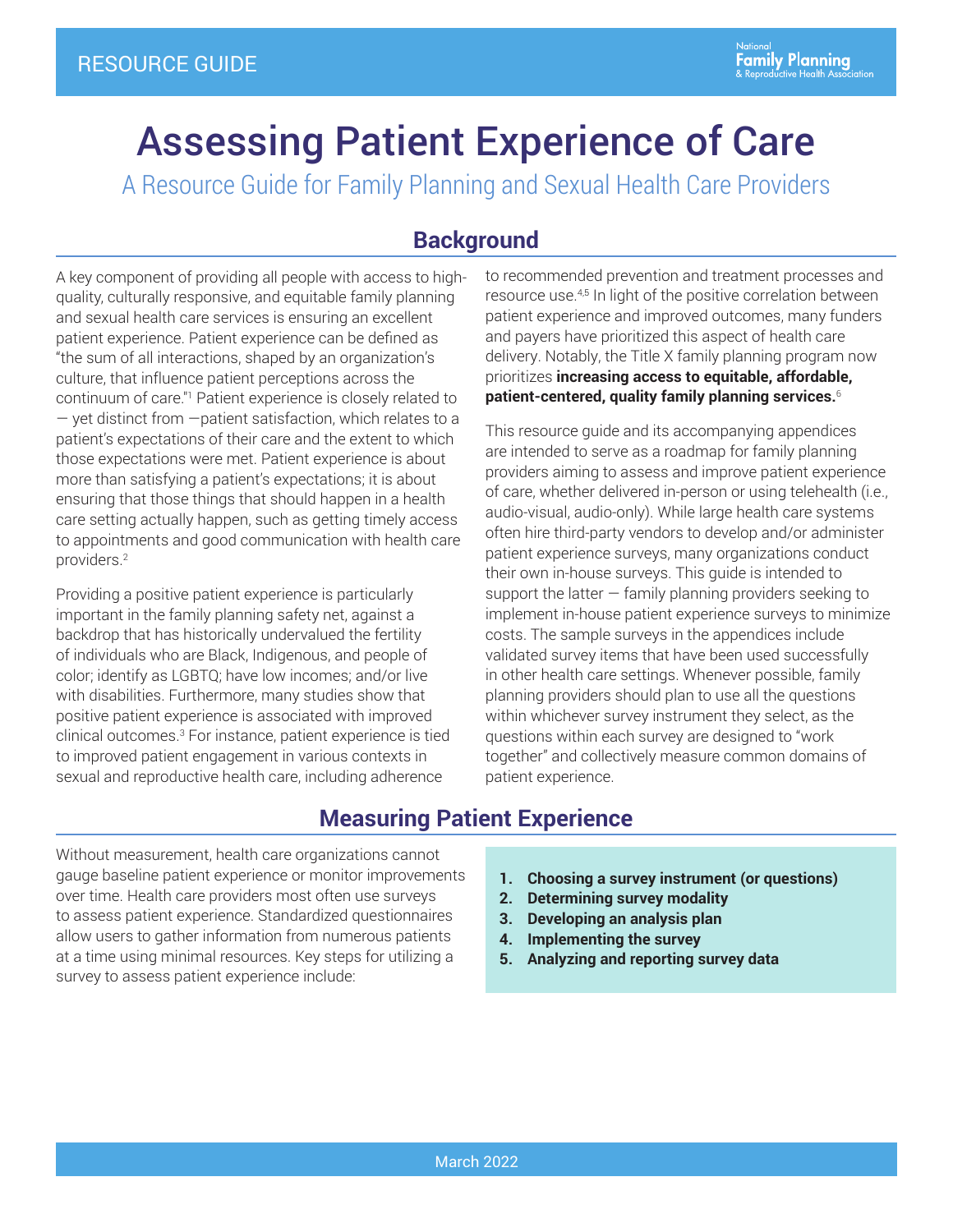## STEP 1. Choosing a Survey Instrument or Questions

<span id="page-1-0"></span>Patient experience survey instruments already exist, some of which are freely available for use and others, which are proprietary. Examples of patient experience surveys common in the US include Press Ganey<sup>[7](#page-8-0)</sup> surveys, which are standardized yet customizable and proprietary; and the Consumer Assessment of Healthcare Providers and Systems (CAHPS)<sup>8</sup> surveys, which are free to use with some stipulations.

The key to choosing a survey instrument is to **use existing, validated surveys or questions** whenever possible.

This means that, through testing with diverse samples, researchers have determined that a survey instrument and the questions within it are valid (i.e., they measure what they were designed to measure). While health care organizations may be tempted to develop a new survey or "tweak" existing surveys or questions, using validated questions ultimately will save time and resources, improve the quality of data collected, and allow health care providers to capture valuable feedback that can be used to make transformational changes in service delivery.

**Validated patient experience surveys typically contain questions that address, at minimum: Access, Patient-Centeredness, and Overall Assessment of the Patient Experience. They may also include questions related to Patient Demographics, Social Determinants of Health, and Provider-Specific Questions.**

## **ACCESS**

Patient experience encompasses the full health care journey; the first step in this journey involves a patient's ability to access care. Access to health care has been conceptualized in multiple ways. Perhaps the most common model describes the "Five A's" of access to care[:9, 10](#page-8-0)

- **1. Affordability:** How costs relate to the patient's ability to pay for services.
- **2. Availability:** The extent to which the provider has the requisite resources (e.g., personnel, technology) to meet the patient's needs.
- **3. Accessibility:** Refers to geographic accessibility, determined by how easily the patient can physically reach the provider's location.
- **4. Accommodation:** The extent to which the provider's operation is organized in ways that meet the patient's constraints and preferences.
- **5. Acceptability:** The extent to which the patient is comfortable with the more immutable characteristics of the provider, and vice versa.

Improving equitable access to care should be an explicit and universal aim for family planning and sexual health care providers and encompassed in any effort to improve patient experience and advance health equity. Until they reduce significant variations in access to and use of quality care, health care organizations cannot provide the best care to all patients and reduce health care inequities. While health care providers could devote an entire survey to measuring access, it is important that they at least touch upon this

domain in any patient experience survey. **Figure 1** lists sample survey questions that measure selected aspects of patient access.<sup>11</sup>

# **FIGURE 1. ACCESS QUESTIONS**

- **•** Was your most recent visit for an illness, injury, or condition that needed care right away?
- **•** Was that recent visit as soon as you needed?

#### **Telehealth-specific questions**

- **•** Did you need instructions from this provider's office about how to use video for this visit?
- **•** Did this provider's office give you all the instructions you needed to use video for this visit?

#### (Source: CAHPS Clinician & Group Survey 4.0)\*

\*Note: The CAHPS® Clinician & Group Survey (CG-CAHPS): Adult Visit Survey 4.0 (beta) is currently in beta version and was developed based on extensive research and initial testing. The Agency for Healthcare Research and Quality (AHRQ) supported the development of the Visit Survey (beta) in 2020 to be responsive to the large-scale adoption of telehealth because of the COVID-19 pandemic. The "beta" designation means that the instrument has not yet been fully field tested by the CAHPS Consortium or approved as an official CAHPS survey at the time of this writing. Items should therefore be used for internal improvement purposes and not for public reporting at this time.

## **PATIENT-CENTEREDNESS**

Another commonly discussed concept in patient experience is patient-centeredness, or the extent to which the care that patients receive reflects aspects like respect, cultural responsiveness, information and communication, and support.<sup>[12](#page-8-0)</sup> The Title X family planning program defines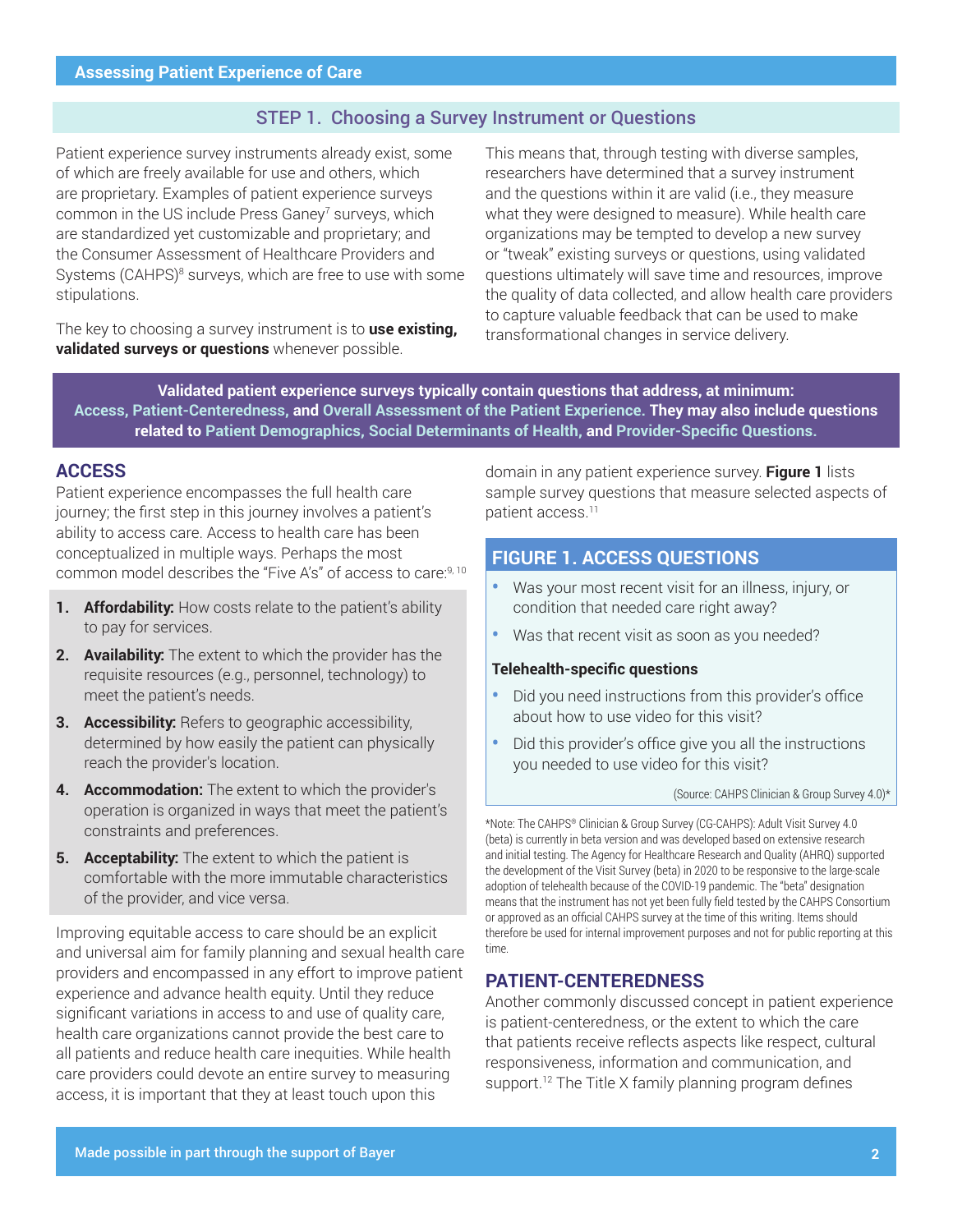<span id="page-2-0"></span>patient-centered care as respectful of, and responsive to, individual preferences, needs, and values; patient values guide all clinical decisions.[13](#page-8-0)

These terms are not just "buzz words." Providing patientcentered care to all patients should be an explicit aim for providers seeking to improve patient experience and clinical outcomes. **Figure 2** lists sample questions that assess the patient-centered nature of the care provided at a patient's most recent visit.[14](#page-8-0)

## **FIGURE 2. PATIENT-CENTERED CARE QUESTIONS**

- **•** During your most recent visit, did this provider explain things in a way that was easy to understand?
- **•** During your most recent visit, did this provider listen carefully to you?
- **•** During your most recent visit, did this provider show respect for what you had to say?
- **•** During your most recent visit, did this provider spend enough time with you?

(Source: CAHPS Clinician & Group Survey 4.0)

*The Person-Centered Contraceptive Counseling Measure.* In addition to the examples provided above, family planning and sexual health service providers should consider using the Person-Centered Contraceptive Counseling (PCCC) measure, a patient-reported outcome performance measure (PRO-PM) that assesses the patient-centeredness of contraceptive counseling provided.[15](#page-8-0) Developed by researchers at the University of California, San Francisco (UCSF) Person-Centered Reproductive Health Program and endorsed by the National Quality Forum (NQF), the PCCC measure is appropriate for use in any health care setting providing contraceptive counseling to patients. It is freely available for health care providers to incorporate into new or existing surveys of patient experience or use as a standalone measure. The four questions that comprise the PCCC measure are listed in **Figure 3**; they also are included as optional items in the appendices.

## **FIGURE 3. PERSON-CENTERED CONTRACEPTIVE COUNSELING (PCCC) QUESTIONS**

**Think about your visit. How do you think the staff did?** Please rate them on each of the following: [Scale from 1 to 5]

- **•** Respecting me as a person
- **•** Letting me say what mattered to me about my birth control method
- **•** Taking my preferences about my birth control seriously
- **•** Giving me enough information to make the best decision about my birth control method

(Source: PCCC Survey)

## **OVERALL ASSESSMENT**

A key component of any patient experience survey is a patient's overall assessment of their experience; that is, a patient's evaluation of their overall care experience (sometimes called "global items"). Following questions about specific aspects of a patient's visit, asking patients to think about and rate their overall experience can provide important data that also is easy to summarize. While health care providers should use specific survey items to identify areas for improvement (and strengths), they also may consider using overall assessment question(s) to monitor the basic question of: "How are we doing?" These questions can provide a "summary score" that can be easily communicated to staff and stakeholders. **Figure 4** lists two questions related to a patient's overall assessment; these questions — along with an open-ended question to elicit deeper and more nuanced feedback — are included in the sample surveys in the appendices.

## **FIGURE 4. OVERALL ASSESSMENT QUESTIONS**

- **•** Using any number from 0 to 10, where 0 is the worst visit possible and 10 is the best visit possible, what number would you use to **rate your most recent visit?**
- **•** Using any number from 0 to 10, where 0 is not at all likely and 10 is very likely, **how likely are you to recommend us** to a friend?

(Sources: CAHPS Clinician & Group Survey 4.0; Item adapted from existing sexual and reproductive health experience surveys)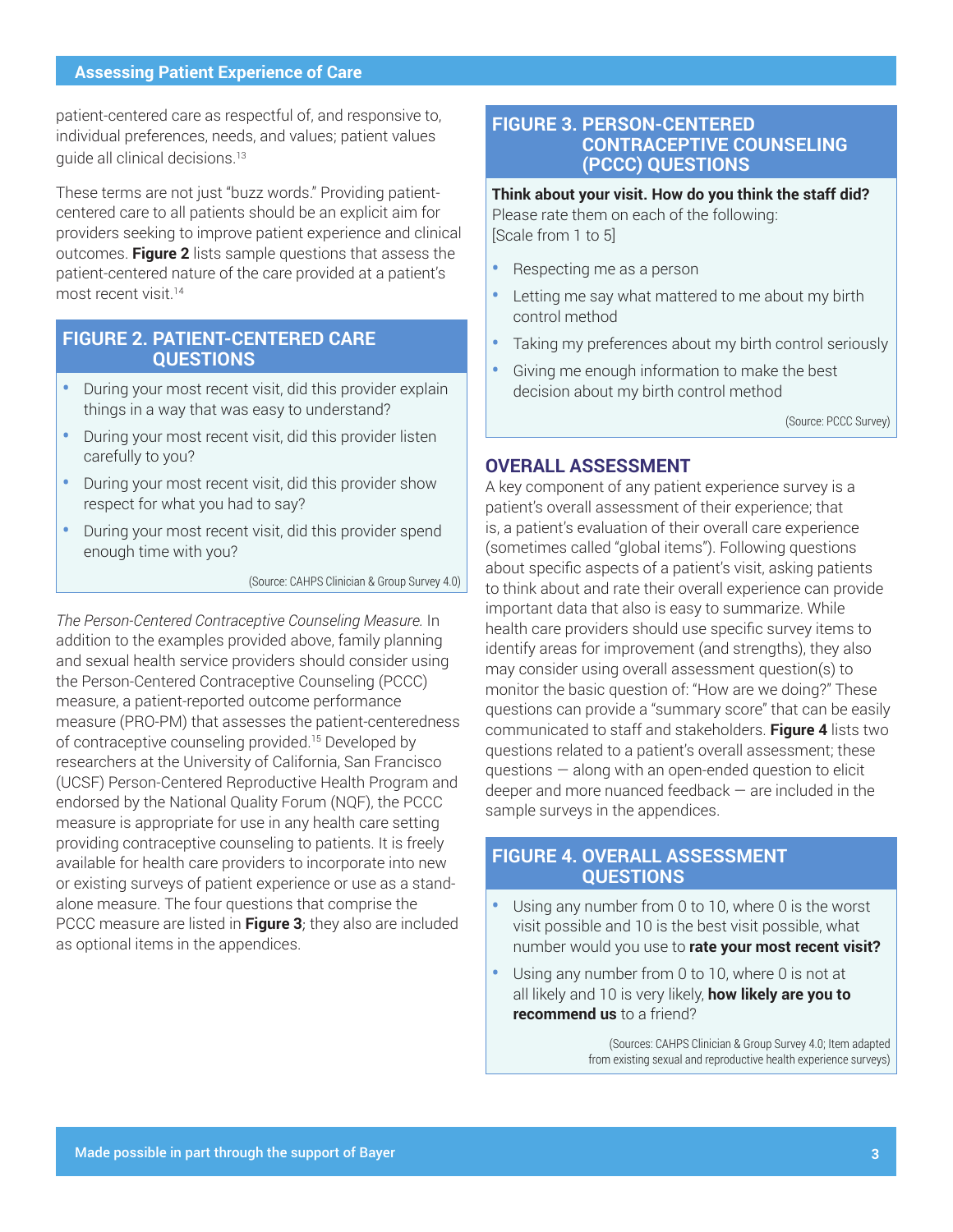## <span id="page-3-0"></span>**PATIENT DEMOGRAPHICS**

Demographic questions help health care providers to better understand their patient populations, specifically by collecting variables that can be used to identify disparities in patient experience and track improvements over time. While health care providers should aim to keep surveys brief and reduce the data collection burden on patients, it is well worth the extra time to capture this important information. The ability to analyze and report on differences in patient experience scores stratified (i.e., broken out) by key demographics can support improvement efforts, and is increasingly important given the emphasis on health equity in health care. For example, if a specific subgroup (e.g., a specific racial or age group) reports significantly lower perceptions of respect, this warrants further investigation and may highlight the need for intervention.

At a minimum, and depending on the provider's setting, patient experience surveys should include questions about patient factors including:

- **•** Age
- **•** Race
- **•** Ethnicity
- **•** Sexual Orientation and Gender Identity (asked separately yet referred to collectively as "SOGI")

Existing, validated demographic survey items should be used word-for-word unless there are adjustments needed for specific locations or patient populations. The sample surveys in the appendices include validated questions that can be used to gather patient demographic information. As a general principle, demographic questions should be asked toward the end of a survey, as respondents may see them an unnecessarily intrusive when asked right up front. Furthermore, survey completion rates may be reduced by delaying the main questions.

## **SOCIAL DETERMINANTS OF HEALTH**

In addition to patient demographic questions, health care organizations also may collect information related to social determinants of health (SDOH) — such as education, income, housing, and/or food security  $-$  to better understand patient needs and correlate those needs with patient experience and outcomes. There are existing, validated instruments available to health care organizations for this purpose. One example is the Protocol for Responding to and Assessing Patient Assets, Risks, and Experiences (PRAPARE®),<sup>[16](#page-8-0)</sup> a tool that has been translated into over 20 languages. Selected items from the PRAPARE tool are included as optional items in the appendices.

## **PROVIDER-SPECIFIC QUESTIONS**

Finally, some health care providers may want to ask patients supplemental questions about factors like reason for visit (e.g., STI testing, IUD removal); urban/rural residence; use of public transportation; or other questions important to the local context like awareness or use of other programs/ services in the area. This could also include questions that may be helpful for specific grant reporting or program planning purposes. Such "homegrown" survey items are best developed with input from staff, community stakeholders, and patients to ensure clarity and relevance.

While health care providers should aim to keep surveys brief and reduce the data collection burden on patients, it is well worth the extra time to capture this important information.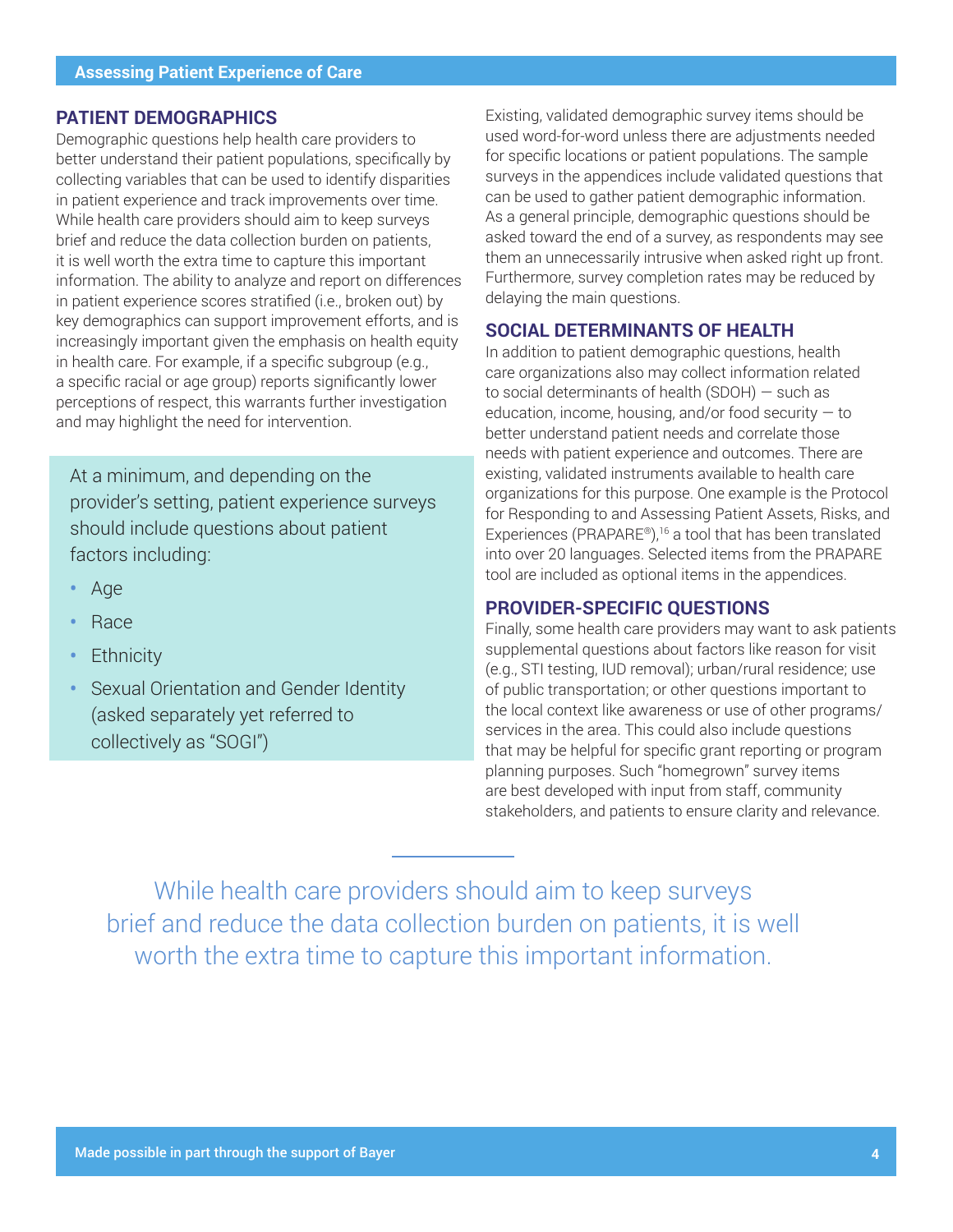# STEP 2. Determining Survey Modality

<span id="page-4-0"></span>How a health care organization administers its patient experience survey often depends on several factors, including the setting in which services were provided, staff and patient preferences, and available resources. When making these decisions, it is helpful for health care providers to engage staff and patients to ensure that the survey modalities are feasible, realistic, and inclusive. Health care administrators could spend many hours developing a survey implementation plan only to learn that it may not work well for the patient population (or subgroups) or may not be feasible with existing technology.

Survey modalities vary, but generally include:

- **•** In-clinic paper surveys
- **•** In-clinic electronic surveys (completed on kiosks, tablets, or patients' own devices)
- **•** Post-visit surveys by mail (paper), email, text links, or patient portals (or a combination of these)
- **•** Post-visit phone surveys

Regardless of survey modality, it is generally recommended that health care providers conduct post-visit surveys outside of the health center setting. While response rates typically are lower, patients typically are more honest when they complete surveys outside of the health center environment due to social desirability bias (i.e., the tendency for patients to respond in ways they feel are more appropriate or desirable to their providers) and the perception that confidentiality could be compromised.[17](#page-8-0) Both CAHPS and Press Ganey surveys are generally conducted after the visit, once the patient has left the facility, by design.

**In addition, it is important for organizations to consider their own patient populations and internal procedures when choosing survey modalities.** 

## **FOR EXAMPLE:**

## **Electronic surveys:**

- **•** Does the health care provider ask permission to email and/or text patients?
- **•** Are these permissions updated routinely?
	- What protections are in place to ensure that patients with privacy concerns do not receive an email or textbased survey?
	- Will most patients be able to access web-based surveys on their own or other devices?
	- $-$  Does the health care organization have a patient portal that it can use for surveys?
	- Are most patients registered for the patient portal?
	- To what extent do registered patients actually log in and use the patient portal?
- **•** What protections are in place to ensure that patients with privacy concerns do not receive a survey link through their patient portal?

#### **Mail-based surveys:**

- **•** Is patient mailing address information verified and updated at each visit?
- **•** Can patients opt-out of receiving a mail-based survey?
	- What protections are in place to ensure that patients with privacy concerns do not receive a mail-based survey?

## **Phone surveys:**

- **•** Do most patients have working telephones/phone numbers?
- **•** Are patient phone numbers verified and updated at each visit?
- **•** Can patients opt-out of receiving phone calls?
	- What protections are in place to ensure that patients with privacy concerns do not receive a phone call about completing a survey?

**One common practice is to routinely ask all patients for permission to contact them for a patient follow-up survey and to document their permission, including any restrictions (e.g., no phone calls), in their patient record. This can help to address some of the questions raised above; it also lets them know a survey may be coming, which can improve response rates.**

Made possible in part through the support of Bayer **5**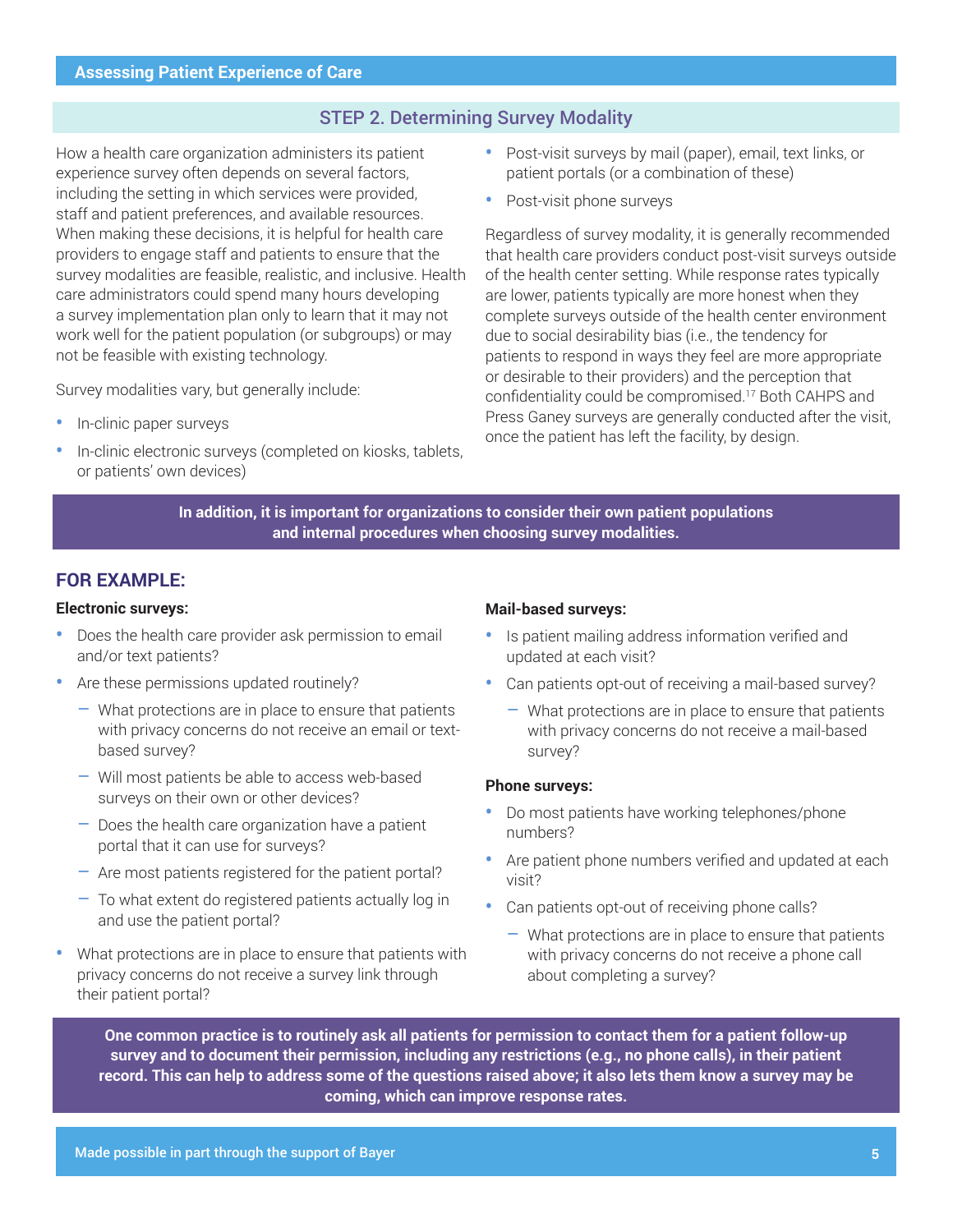In thinking about modality, it's important for health care organizations to consider how patient subgroups might be affected by the survey modalities you choose, such as access to technology, literacy levels, disability, or privacy concerns. Furthermore, providers must consider what language(s) in which to provide the survey. Most health care providers offer their patient experience surveys in English and Spanish  $-$  and use survey language as another demographic variable. The need for additional languages is common in safety net settings and varies depending on location and the patient population served, as well as concerns about disparities in patient experience among patient subgroups. Language needs are another reason for health care providers to use existing, validated surveys, as these surveys often have been expertly translated into and tested in numerous languages.

## STEP 3. Develop an Analysis Plan

To ensure the usefulness of data collected, planning activities should include the development of an analysis plan, specifically how the survey data will be analyzed and used once a sufficient sample (i.e., number) of completed surveys are accumulated. This simply means determining how the health care organization will analyze and report survey data *before* collection commences (as opposed to making these decisions after responses begin coming in),

minimizing the likelihood that the health care organization will have to backtrack. As part of this process, health care providers should consider whether they have in-house expertise and capacity to enter and analyze the data, including data stratification by subgroups, if possible, or whether they may need to enlist outside expertise. With inhouse expertise, analyses can typically be completed using Microsoft Excel.

## STEP 4. Implementing the Survey

In addition to survey mode, health care providers planning to implement a patient experience survey must determine *who* to survey. Some options include:

- **• A random sample of patients.** To select a random sample of patients, a health care provider would generate a list of all patients who visited during a certain timeframe and select a random sample to survey, with only those patients in the selected sample receiving the survey. For example, an organization may have a list of all patients who have visited in the past three months, and may select every other patient  $-$  or every 5th patient – from the list to survey until they have their desired sample size. How many patients to survey depends on resources and patient volume. As a rough estimate, collecting approximately 50 *completed* surveys per brick-and-mortar health center should provide a good starting point for health care organizations wishing to analyze patient experience data overall and by some demographic groupings (where sample sizes permit). To receive 50 completed surveys, it will be necessary to send out more than that, knowing that many patients will not respond.
- **• All patients with an eligible visit.** Alternatively, for simplicity and because patient survey response rates are generally low, especially in safety net settings, some health care organizations choose to survey *all* patients with an eligible visit rather than drawing a sample. Examples of eligible visits may include patients who receive Title X-funded services or, as is the case with the PCCC measure, patients who received contraceptive counseling as part of their visit.

One additional consideration in any survey efforts is whether to include patients under age 18. While some health care providers choose not to survey minors because of policies related to consent, others, due to their focus on providing youth-friendly services and/or larger efforts to advance health equity for all patients, find it important to include young people who agree to be contacted. This is an important decision to make early on. It is worth noting that, while some validated survey items were developed for and tested with respondents 18 years and older only, the questions still are relevant and useful for adolescent patients.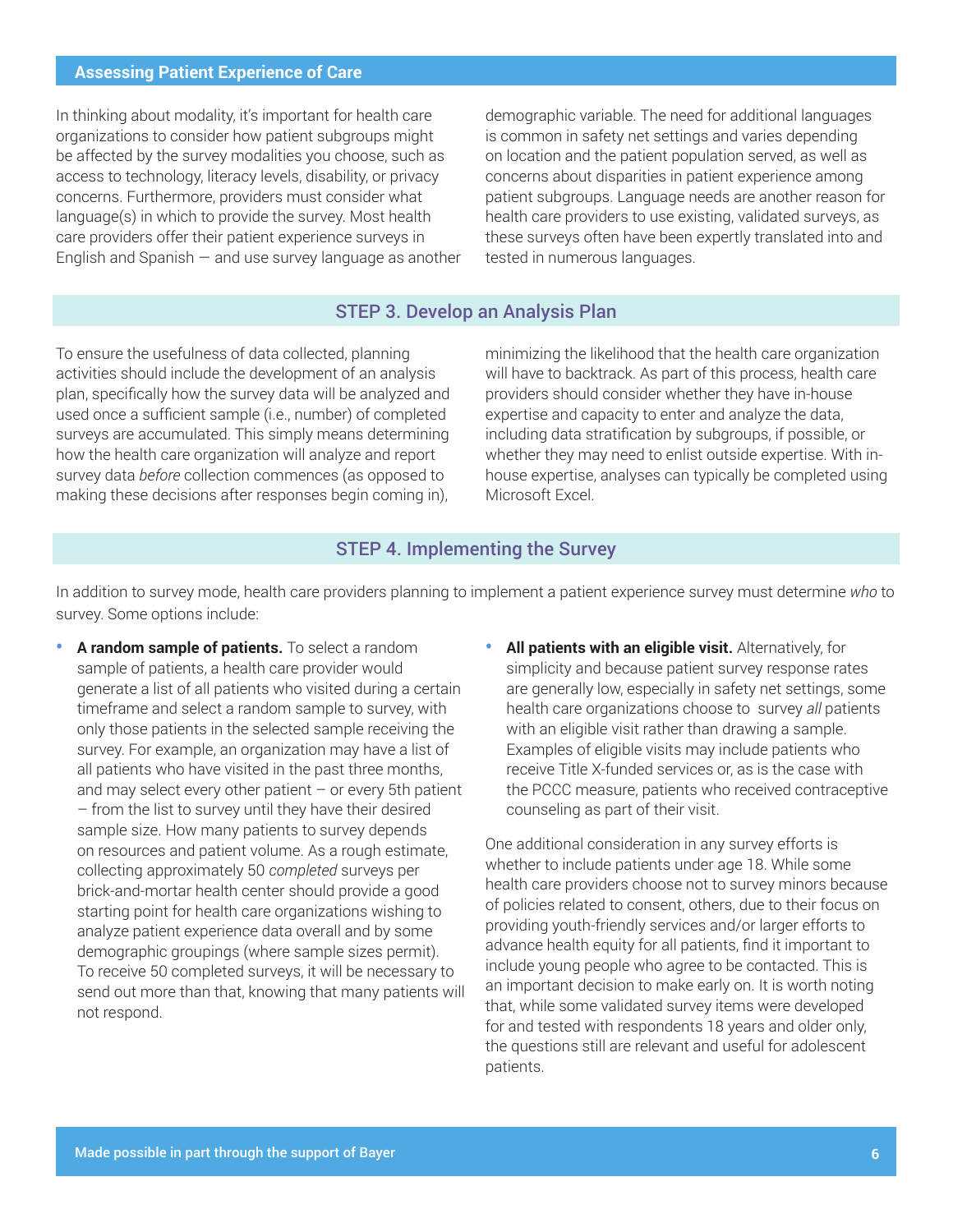<span id="page-6-0"></span>Another consideration involves whether to survey patients on an **ongoing basis** or whether to use a **stop-and-start approach** (e.g., survey quarterly). Some health care organizations also choose to use additional "pulse surveys" — or brief targeted in-clinic surveys — to assess patient experience before (i.e., at baseline) and after specific quality improvement interventions. Pulse surveys may focus on a specific aspect of the visit or target population of interest (though surveying all patients may simplify the process depending on the intervention and when resources permit). For example, an effort to reduce cycle times may be accompanied by a pulse survey on various aspects of wait time such as how long patients waited, and at which points in their visit. This could be implemented on paper or electronic tablets for a certain period of time before, during, and after a wait time intervention occurs. This type of information is factual and easier to recall immediately after the visit (i.e., onsite).

# **ADDITIONAL CONSIDERATIONS FOR TELEHEALTH**

Providing an excellent patient experience should be an aim for care that is delivered both in-person and remotely. While the survey tools and processes summarized above apply to services delivered in-person and using telehealth, there are a few additional considerations for telehealth-based visits that health care providers may wish to explore when assessing patient experience of care.

The need for health care providers to shift their conceptions and measurement of patient experience is especially real given the rapid proliferation of telehealth in light of the COVID-19 pandemic. Organizations have had to quickly adapt to ensure that ongoing patient experience surveys make sense for the telehealth context. **Figure 5** shows items included in the sample survey.

# **FIGURE 5. TELEHEALTH-RELATED QUESTIONS**

- **•** Visits with a health care provider can be in person, by phone, or by video. Was your most recent visit with this provider in person, by phone, or by video?
- **•** Did you need instructions from this provider's office about how to use video for this visit?
- **•** Did this provider's office give you all the instructions you needed to use video for this visit?
- **•** During your most recent visit, was the video easy to use?
- **•** During your most recent visit, were you and this provider able to hear each other clearly?

(Source: CAHPS Clinician & Group Survey 4.0)

## STEP 5. Analyzing and Reporting Survey Data

This step will depend heavily on how an organization chooses to administer a patient experience survey. Collecting a paper survey by mail or in-person will require data entry prior to analysis. Collecting electronic surveys allows health care organizations to skip the data entry process step. As mentioned above, most data analyses do not require advanced statistics and typically can be completed using Microsoft Excel, depending on in-house expertise. Before preparing summary tables or graphs, it may be helpful for health care providers to determine, with input from leadership and staff, what they want to observe and learn from the data. Having developed an analysis plan up front will make analysis and reporting much easier, but it is worth checking in at this point in light of the number of completed surveys to ensure realistic expectations. If a health care provider has very few surveys completed or receives nearly all surveys are from one subgroup (e.g., females, white patients), it is not realistic to expect reliable analyses by subgroup.

## **Tip: AHRQ provides some tools for analyzing CAHPS survey data[.18](#page-8-0)**

Finally, while surveys are an excellent and efficient mechanism to get information about patients' experiences of care, there are other ways to solicit patient feedback and gain a deeper, more nuanced understanding of their family planning and sexual health care wants, needs, and perceptions, including key informant interviews, focus groups, and ongoing patient advisory groups. Accordingly, health care organizations should consider utilizing a mixed methods approach to assessing patient experience. This may also entail staying abreast of online ratings (e.g., Yelp and Google reviews), and collating that feedback for regular review. Taken together with patient experience survey results, online reviews can help identify areas for improvement.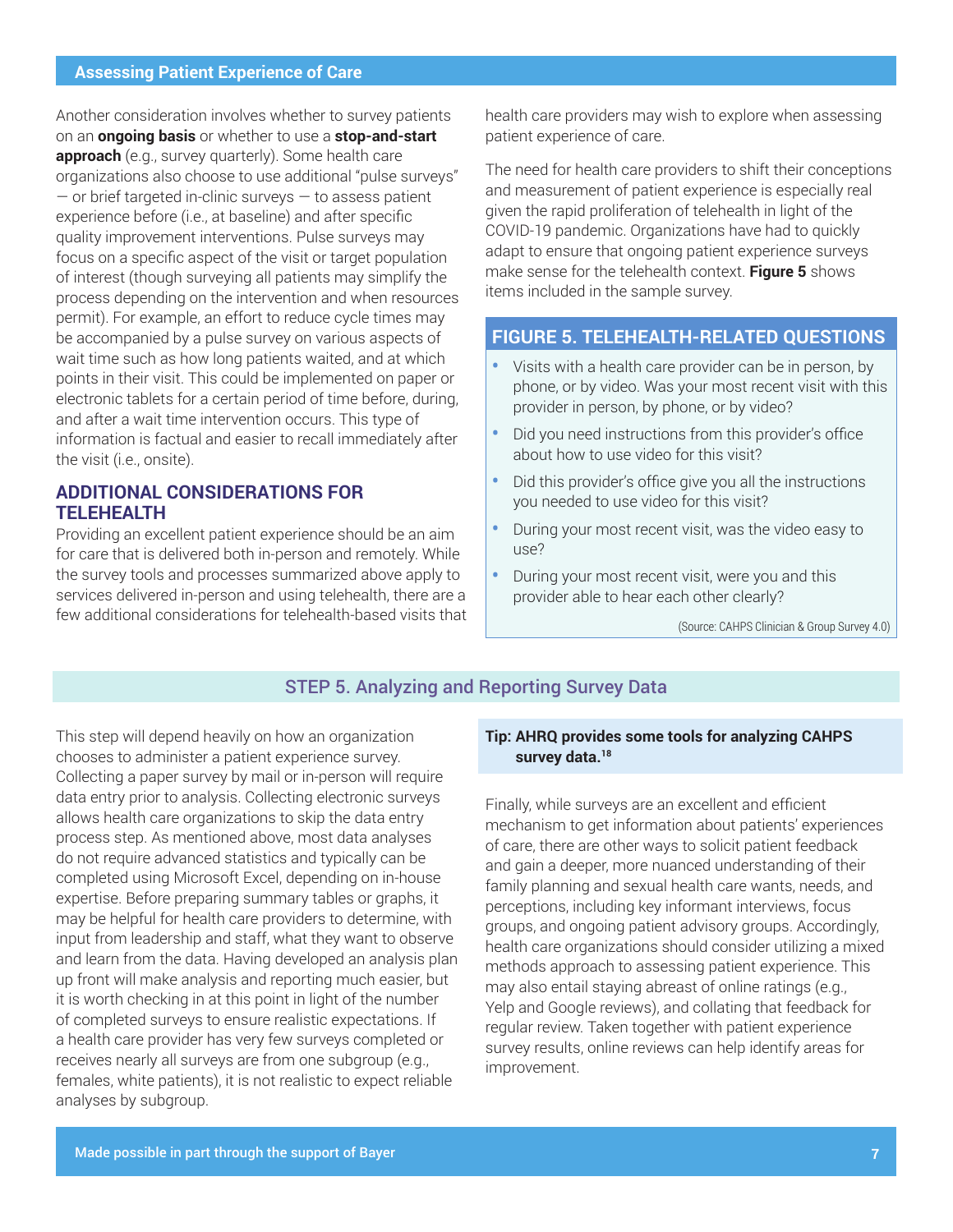# **Conclusion**

The importance of prioritizing and measuring patient experience of care cannot be overstated. While improving patient experience is an important goal in its own right, ensuring a positive patient experience with an eye toward health equity  $-$  can improve health outcomes for all.

## Appendices

- **•** Appendix A. Sample Patient Experience Survey: Base Survey
- **•** Appendix B. Sample Patient Experience Survey: Base Survey plus PCCC items
- **•** Appendix C. Sample Patient Experience Survey: Base Survey plus PCCC and SDOH items
- **•** Appendix D. Sample Patient Experience Survey: Question Sources and Notes

This document was preparted by the National Family Planning & Reproductive Health Association (NFPRH) in consultation with subject matter experts Julia Kohn, PhD and Tekisha Dwan Everette, PhD. It is intended for informational purposes and does not constitute legal advice or NFPRHA's endorsement of a specific product.

> National Family Planning & Reproductive Health Association 1025 Vermont Ave, Suite 800, Washington, DC 20005 nationalfamilyplanning.org • 202-293-3144 • info@nfprha.org